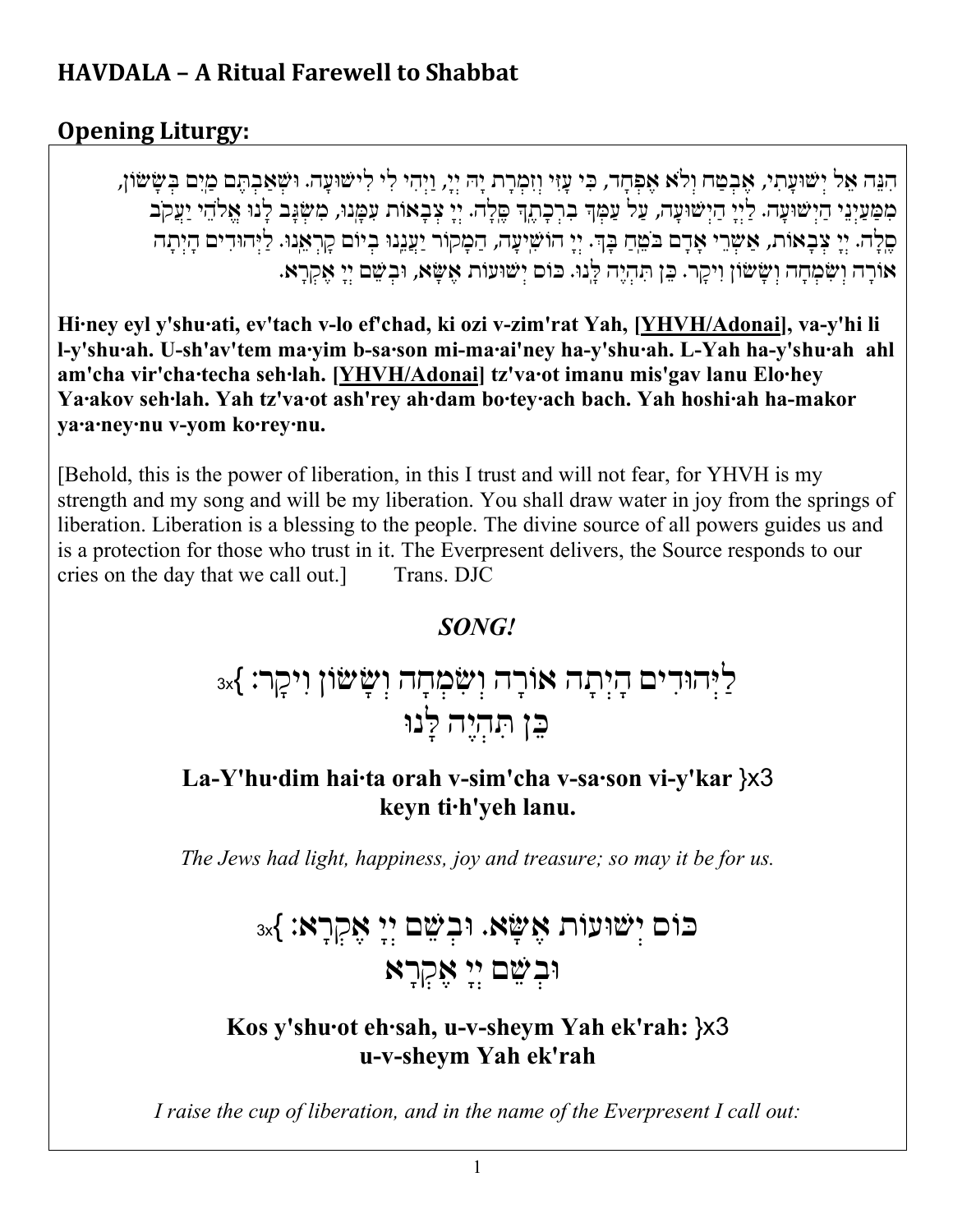### הברלה - HAVDALA BLESSINGS



 $\overline{2}$ 

and as the stars of night. [tr. DJC]

V-cha-kocha·vim ba-layla. וְכַכּוֹכָבִים בַלְיִלָה